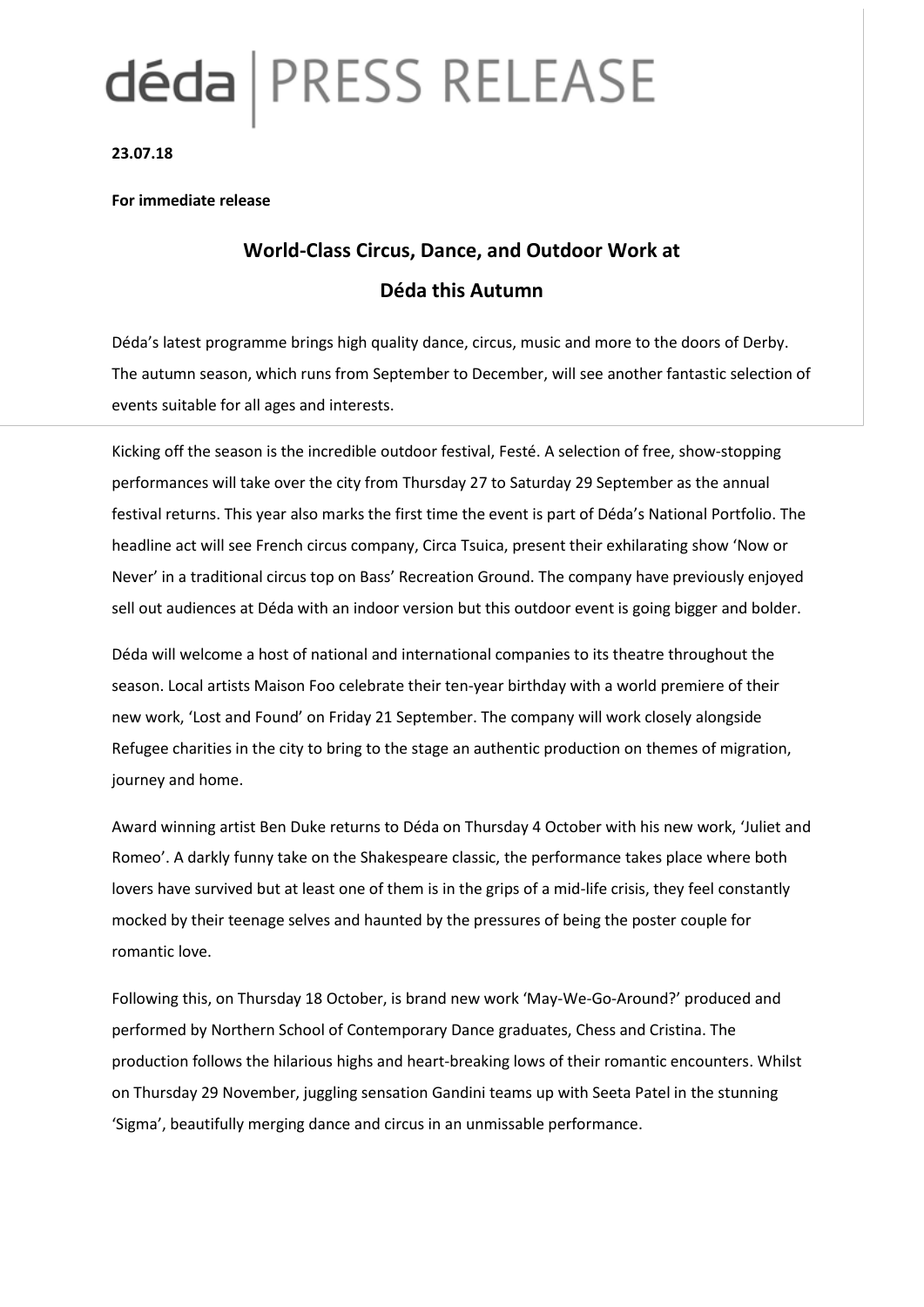Phil Hargreaves, Creative Producer at Déda, said 'It's a jam packed season, full of high energy, fun, poignant and socially charged dance and circus activity!"

The autumn will also see Déda host its second family arts festival. On Thursday 1 November, topsyturvy circus 'Plink and Boo' will take over the stage with acrobatics, dance and music for ages 2 to 5 years. 'Chit Chat Chalk' will continue the fun on Friday 2 November with a magical chalky adventure for ages 3 to 8 years. On Saturday 3 November, 'Insomniac's Fable' combines ballet and juggling to tell a tale of unrequited love. Finally, returning to the stage on Saturday 17 November is the endlessly entertaining 'Long Shot' presented by PangGottic. Featuring fantastic contraptions, 'Long Shot' combines circus with mechanics and science in a highly enjoyable and energetic performance for all ages.

The season also sees the continuation of Déda's twentieth year anniversary, celebrating twenty years at its Chapel Street home. As part of the anniversary, a new exhibition will open in the autumn celebrating the history of dance styles in the city since the 1950s. 'Derby Dancing' will showcase Derby's dance history and allow audiences to delve into Déda's own journey through an interactive archive. The exhibition is supported by the Heritage Lottery Fund and will open on Saturday 15 September with a Northern Soul event, bringing the sounds and styles of Northern Soul to Déda.

Whether you're looking to see jaw-dropping performances at affordable prices, take part in free family activities or pursue a new skill, Déda is the place to be this autumn. More information on Déda's autumn season is online at [www.deda.uk.com.](http://www.deda.uk.com/) The Box Office is open Monday to Friday, 9am until 5pm, throughout August and can be contacted on 01332 370911.

**-ENDS-**

#### **Note for Editors**

Press Contact For further information, photo and interview requests please contact: Anneliese Moss, Déda Sales and Marketing Assistant, T: 01332 374663 E: [a.moss@deda.uk.com](mailto:a.moss@deda.uk.com)

#### **Déda**

Déda (formerly known as Derby Dance) is a creative centre for Dance, Contemporary Circus and Outdoor Work which offers a dance and movement-focussed arts programme. The building houses